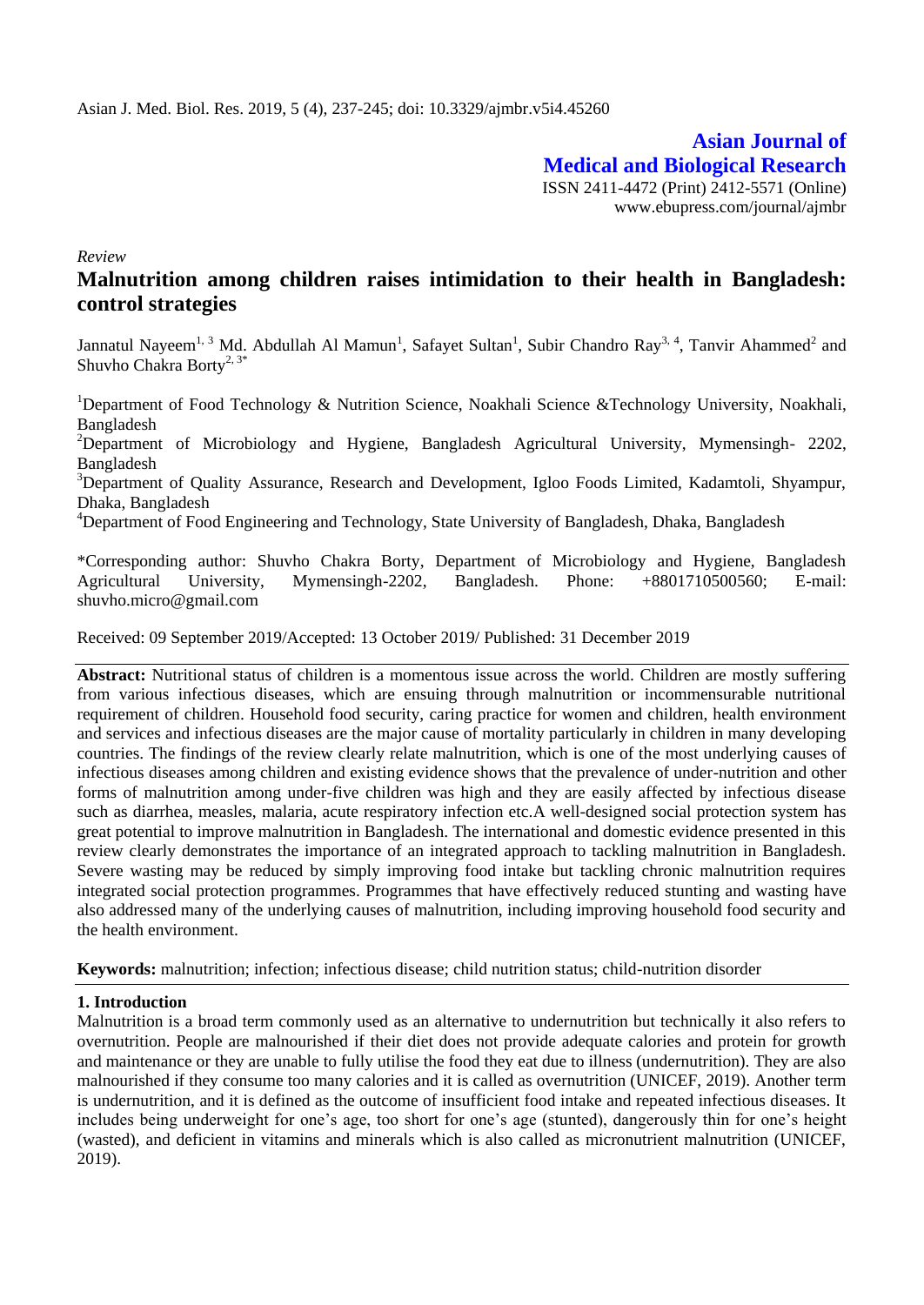Nutrition plays a significant role in normal growth and development. Impediments to the access of Macro and micronutrients especially in the rural areas of our country push the immunity of children in suppressive level, thus the infectious diseases become more prone to infect (Sahu *et al*., 2015). Nutritional deficiencies increase the risk of infection, and weaken every part of the immune system. The increased susceptibility to infections is caused by impairment of immune function by inadequate alimentation. Malnutrition among under-five children is a major public health problem in Bangladesh. This is reflected by the fact that the prevalence of under-weight children in Bangladesh is among the highest in the world, is nearly same as India and doubles that of Sub-Saharan Africa. It is also observed that the malnutrition problem in Bangladesh is a concentrated phenomenon that is, a relatively small number of districts and villages account for a large share of the malnutrition burden — 50% of villages account for about 80% of the malnutrition burden (World Bank Report, 2014). Each year approximately 2.3 million deaths among 6-60 months aged children in developing countries are associated with malnutrition, which is about 41% of the total deaths in this age group (Anderson *et al*., 1994). A recent study, among children aged between 3 months and 3 years of age conducted in 130 districts through Demographic and Health Surveys in 53 countries over a period from 1986 to 2006 found that — variance in mild under-weight has a larger and more robust correlation with child mortality than the variance in severe under-weight (Bhagowalia *et al*., 2011). The prevalence of mild under-weight deserves greater attention as a useful signal of changing public health conditions among preschool children in developing countries (Rahman *et al*., 2009). Therefore, it is important for the health system to detect malnutrition at an early stage for planning and implementing timely interventions at the community level.

Child nutrition status is an important measure of poverty in a population; and poverty, malnutrition and disease are interlinked with each other. Malnutrition in children is the consequence of a range of factors, which are often related to poor food quality, insufficient food intake, and severe and repeated infectious diseases; or frequently it involves some combination of the three (Onis *et al*., 1993). These conditions, in turn, are closely linked to the overall standard of living and whether a population can meet its basic needs, such as access to food, housing and health care (WHO, 1997). Therefore, child nutritional status assessment not only serves as a means for evaluating the health condition and survival of children but also provides an indirect measurement of the quality of life of an entire population.

Although an inverse relationship exists between anthropometric indicators of nutritional status and mortality, several studies have documented that severely malnourished children are at a much greater risk of dying than others (Gomez *et al*., 1956 and Schofield *et al*., 1996). But, an elevated risk of mortality has also been observed by Pelletier *et al*., 1994 for children at moderate level of malnutrition. When considering the relative proportions of severe versus moderate malnutrition in populations, authors revealed that the majority of nutrition related deaths were significantly associated with moderate level, rather than severe level, malnutrition. For instance, moderate wasting is associated with a mortality rate of 30–148 per 1000 children per year (Chen *et al*., 1980; Pelletier *et al*., 1994) and severe wasting is associated with a mortality rate of 73–187 per 1000 children per year (Pelletier *et al*., 1994). This equates to over 1·5 million child deaths associated with severe wasting and 3·5 million with moderate wasting every year. Therefore, information for both severe and moderate levels of malnutrition is important for policy makers to develop strategies to reduce the overall burden of malnutrition.

In Bangladesh, millions of children suffer from one or more forms of malnutrition. Although Bangladesh has made good progress in the last 2 decades to achieve Millennium Development Goals, MDG-1, the eradication of extreme poverty and hunger and MDG-4 for child mortality, more needs to be done. MDG-1 and MDG-4 are directly related to nutrition. Improving nutrition status, especially for under-five children is very important to achieve Millennium Development Goal (MDG). Malnutrition rates have seen a marked decline in Bangladesh throughout the 1990's but remained high at the turn of the decade (Chowdhury *et al*., 2018).

There has been some improvement in child nutritional status over the past decade. The level of stunting among children under age 5 has declined from 51 percent in 2004 to 36 percent in 2014. In the last three years it declined by 5% points. Wasting increased to 17 percent in 2007 from 15 percent in 2004 and has gradually declined since then, to 14 percent in 2014. The level of underweight has declined from 43 percent in 2004 to 33 percent in 2014 (Black *et al*., 2008). Present review article discusses the issues and strategies for strengthening service delivery to malnourished children in Bangladesh.

#### **2. Aim and objective of the review**

Malnutrition is the underlying cause of child morbidity and mortality in Bangladesh. It has not been the priority issue of the development strategies of the government of Bangladesh to overcome the malnutrition in children. The aim of this narrative review is to collate and synthesize the published data to understand the problem as a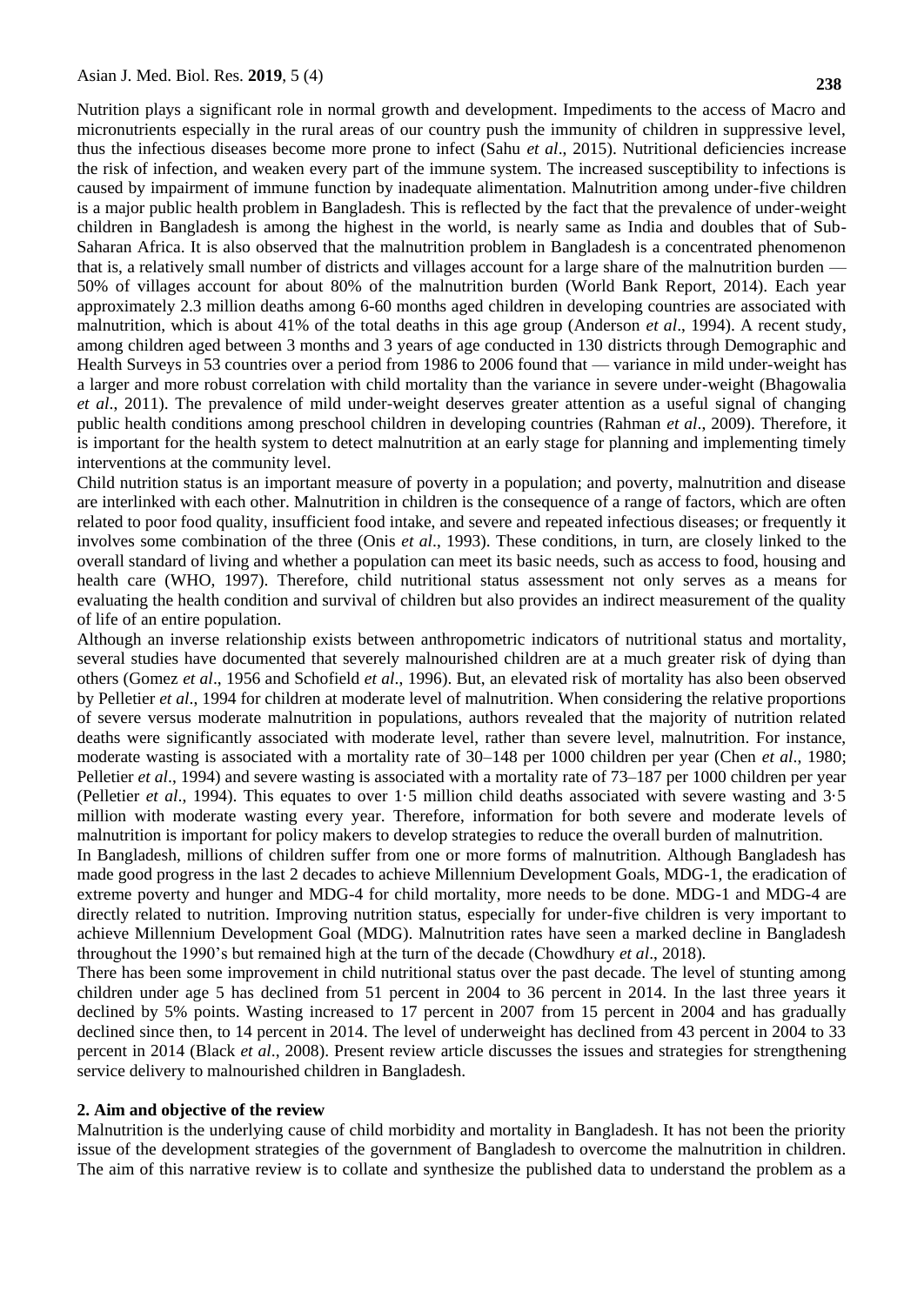(i) to identify about the range of methodologies and methods to access the children malnutrition;

(ii) to highlight the emerging themes to address the children malnutrition;

(iii) to identify the underlying causes of malnutrition in Bangladesh; and

(iv) to discuss and mention about some control strategies.

## **3. Materials and Methods**

Malnutrition is widely known as under-nutrition until and unless it is not specified (Shetty *et al.,* 2006). Malnutrition in children is assessed through stunting, wasting, and underweight in children less than five years of age (De Onis *et al.,* 2006). Stunting is chronic malnutrition, underweight is acute malnutrition, and wasting is the combination of acute and chronic malnutrition. Bangladesh has been divided into eight divisions: Dhaka, Chattogram, Rajshahi, Khuna, Barisal, Sylhet, Rangpur and Mymensingh. More than two-thirds of the population of Bangladesh live in rural areas, where the prevalence of poverty is more common. Most of the rural people are engaged in agriculture and agricultural labor, taking care of livestock, and informal business and have the highest prevalence of malnutrition among their children.

In this review paper it is tried to carried out several findings on malnutrition, underlying causes of malnutrition& infection and take a look at several journals & reports and all those studies published between 2000 and 2018 in English. As the topic is public health and anthropological relevance, various databases were utilized, including PubMed, Medline, NCBI, CINAHL, Scopus, and social science citation index. A number of keywords and combination of keywords were used to locate the relevant literature, such as "child malnutrition in Bangladesh", "child undernutrition in Bangladesh", "nutritional status of children in Bangladesh", "child health and nutritional status in Bangladesh", and "child health situation in Bangladesh". Furthermore, the list of references of relevant papers was also reviewed to access for more relevant literature on child malnutrition.

These studies establish their research based on the criteria that malnutrition is a major cause of infectious disease and malnutrition increase risk of infection. The case-control study, cohort study and cross section study are selected for those researches. Samples (under-5-year age children) are included in those studies through following some criteria such as; age, nutritional status, other disease and infection conditions etc. Those studies include Anthropometric measurement, which is an important method to measure health status or nutritional status of children. Those studies include a structured questionnaire to collect information on demographic, epidemiological, and clinical characteristics of under 5-year-old children.

## **4. Executive summary**

Rates of malnutrition in Bangladesh are among the highest in the world, with six million children estimated to be chronically undernourished (UNICEF, 2009). The decline in chronic malnutrition seen previously – from 60% in 1997 to 41% in 2011 – now appears to be slowing down. Policies and practice in Bangladesh need to have a greater focus on nutrition (Ruel *et al*., 2013), at large scale and across different sectors, in order to accelerate progress on tackling the country's substantial malnutrition burden of 41% stunting and 16% wasting (UNICEF, 2009) across a population of 156.5 million (UN, 2013).

Social protection is a human right and a means for states to protect their most vulnerable citizens (UN, 2013). Bangladesh's current social protection system is fragmented and ineffective – in 2010 reaching just 35% of those living below the poverty line (Kidd *et al*., 2013). As the Government of Bangladesh leads a significant reform of its National Social Security Strategy, harnessing the potential of social protection for nutrition is vital. As set out in a report of Malnutrition in Bangladesh by Save the Children 2015, a tangible opportunity is presented for the development of social protection to improve malnutrition in Bangladesh. Social protection and nutrition are prominent on the international development agenda, supported by a series of high-level recommendations and commitments. This review particularly complements the International Labour Organization-led Social Protection Floor Recommendation (ILO, 2012), which expresses the commitment of member states for building comprehensive social security systems and prioritising the establishment of national ‗floors' accessible to all in need. Our conclusions highlight the importance of an integrated nutrition-sensitive social protection system. This gives weight to arguments to integrate nutrition, alongside a stand-alone goal (Smith *et al*., 2013).

Many countries have improved nutrition through social protection. Malawi's Mchinji Social Cash Transfer scheme pilot achieved impressive reductions in stunting, which fell from 55% to 46% in one year (ODI, 2013). Similarly, Bangladesh's SHOUHADO programme saw stunting rates among 6–24-month-old children fall from 56.1% to 40.4% in beneficiary households (CARE, 2012). Achievements in wasting are also notable, as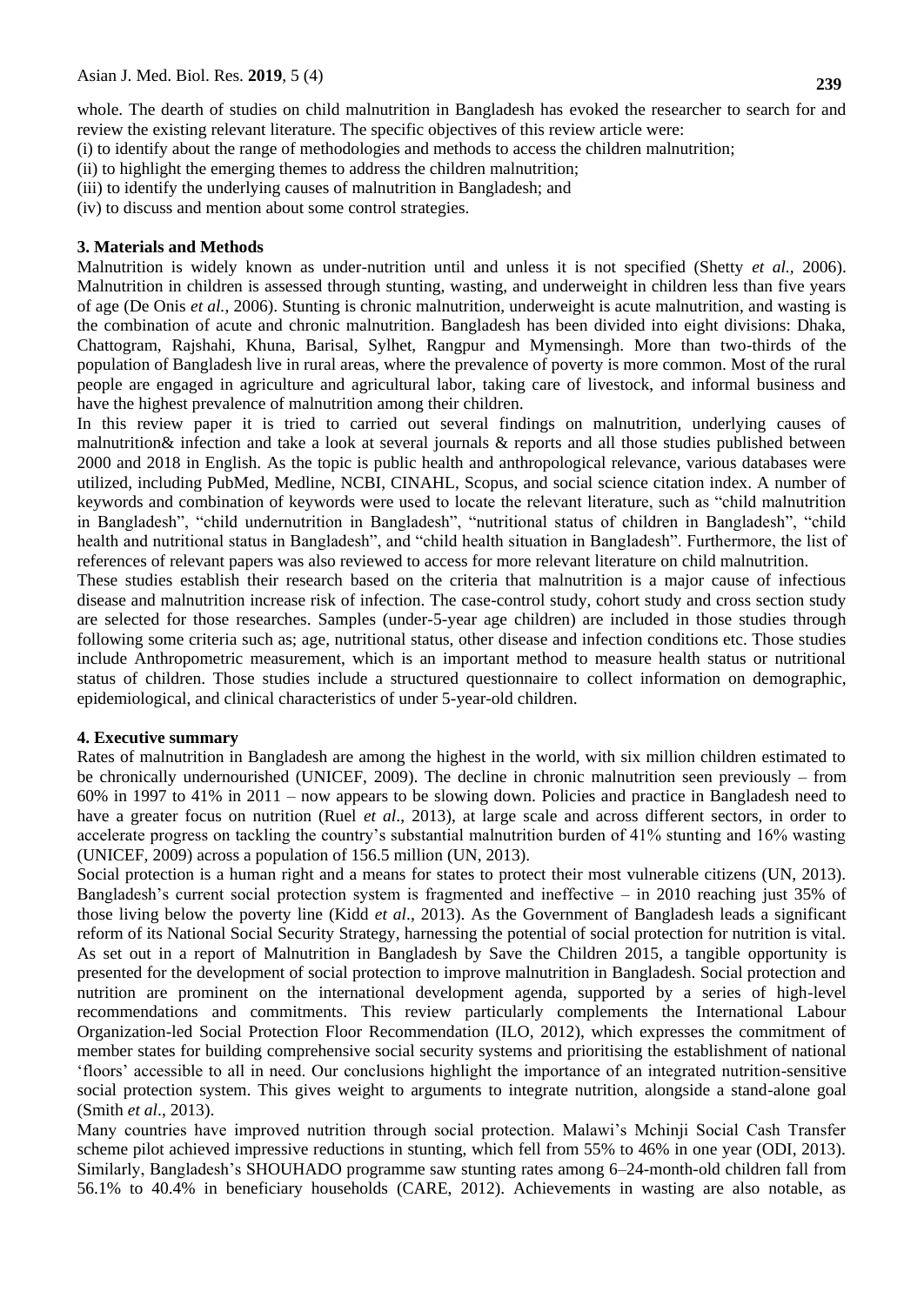Colombia's Familiasen Acción conditional cash transfer programme illustrates, with an average increase of 0.58kg for new-born babies in urban areas attributed to better nutrition during pregnancy (Attanasio *et al*., 2005). Despite a growing international recognition of the impact of social protection, there is still some reluctance on the part of governments to invest funds to develop social protection systems that will effectively tackle malnutrition. Governments must recognise the value of social protection as a 'hand up, not a hand out' for individual beneficiaries and national prosperity. There is also a growing appetite globally to understand the long-term human and economic gains which nutrition-sensitive social protection offers (Smith *et al*., 2013). This review contributes to the development of this knowledge base, as a crucial step to encourage the investment of domestic resources for social protection to tackle malnutrition. Country-level advocacy must be undertaken because of the local nature of social protection. This report focuses on Bangladesh, and is intended to be the first in a series focusing on countries with high burdens of malnutrition. It is expected that it will make a substantial contribution to the global 'nutrition-sensitive' knowledge base. It forms part of Save the Children's malnutrition and child survival work, to progress the role of nutrition-sensitive approaches and to provide intellectual capacity at national levels for civil society to advocate on specific legislative opportunities. In this review we consider the major pathways to nutrition outcomes and a range of evidence on nutrition-sensitive social protection to make recommendations for policy development and implementation in Bangladesh and for global learning.

We have tried to focus on how developing social protection across the lifecycle, with a greater focus on nutrition behaviour change, adolescent girls, empowering women and the 1,000-day window of opportunity between a woman's pregnancy and her child's second birthday, will help shape healthier and more prosperous futures for everyone in Bangladesh. Social protection, as a nutrition-sensitive approach, has been shown to have an impact on nutrition outcomes by addressing the underlying causes through three main pathways, as illustrated in the table below (The World Bank, 2013). The findings presented in this report are based on international and domestic evidence. They clearly demonstrate the importance of an integrated approach to tackling malnutrition in Bangladesh. Programmes that have effectively reduced stunting and wasting have also addressed many of the underlying causes of malnutrition. We conclude that integrated nutrition-sensitive social protection programmes in Bangladesh should address priority focus areas for nutrition outcomes and across all three pathways.

| Pathway            | <b>Importance</b>                                   | <b>How social protection helps</b>             |
|--------------------|-----------------------------------------------------|------------------------------------------------|
| Household Food     | Assured access to and consumption of enough         | Improving income and                           |
| Security           | nutritious food for living an active healthy life   | increasing assets                              |
| Caring<br>Practice | Pregnancy and lactation are                         | vulnerable<br>nutritionally<br>Targeting       |
| for Woman and I    | critical junctures for quality care and support     | populations<br>$1,000$ -days<br>through<br>the |
| Children           |                                                     | approach                                       |
| Health             | Conditions children's exposure to pathogens and the | Promoting<br>improvement,<br>and<br>access     |
| Environment and    | use of preventive and curative                      | delivery of health and sanitation services     |
| Services           | healthcare                                          |                                                |

**Table 1. Nutrition sensitive social protection pathway (Mansoor** *et al.,* **2015).**

# **5. The underlying cause of malnutrition in Bangladesh**

A number of issues sit behind Bangladesh's high levels of malnutrition. As the population of Bangladesh continues to increase, the number of people who are malnourished will rise unless the following critical areas, which was examined in detail and addressed by Save The Children, 2015. Poverty and inequality are basic (DFID, 2009) drivers of malnutrition in Bangladesh. The gap between the poorest and the richest groups in relation to malnutrition is significant at 28 percentage points (FSNSP, 2011) and must be addressed in order for Bangladesh to truly address its malnutrition burden. Nutrition is closely linked to poverty in Bangladesh, which is widespread and affects the bottom and middle wealth quintiles. The ability to afford a nutritious diet is limited to the wealthier sections of Bangladesh's society.

The underlying causes of malnutrition in Bangladesh manifest at household and community levels across three pathways:

# **a) Household food security**

Access to food, land and water: In 2011, 69% of Bangladeshi households experienced some food insecurity (FSNSP, 2011). Bangladesh is densely populated, with land and resources in limited supply. The intensity of the seasons increases vulnerability to limited food access for the poorest, particularly in areas prone to flooding.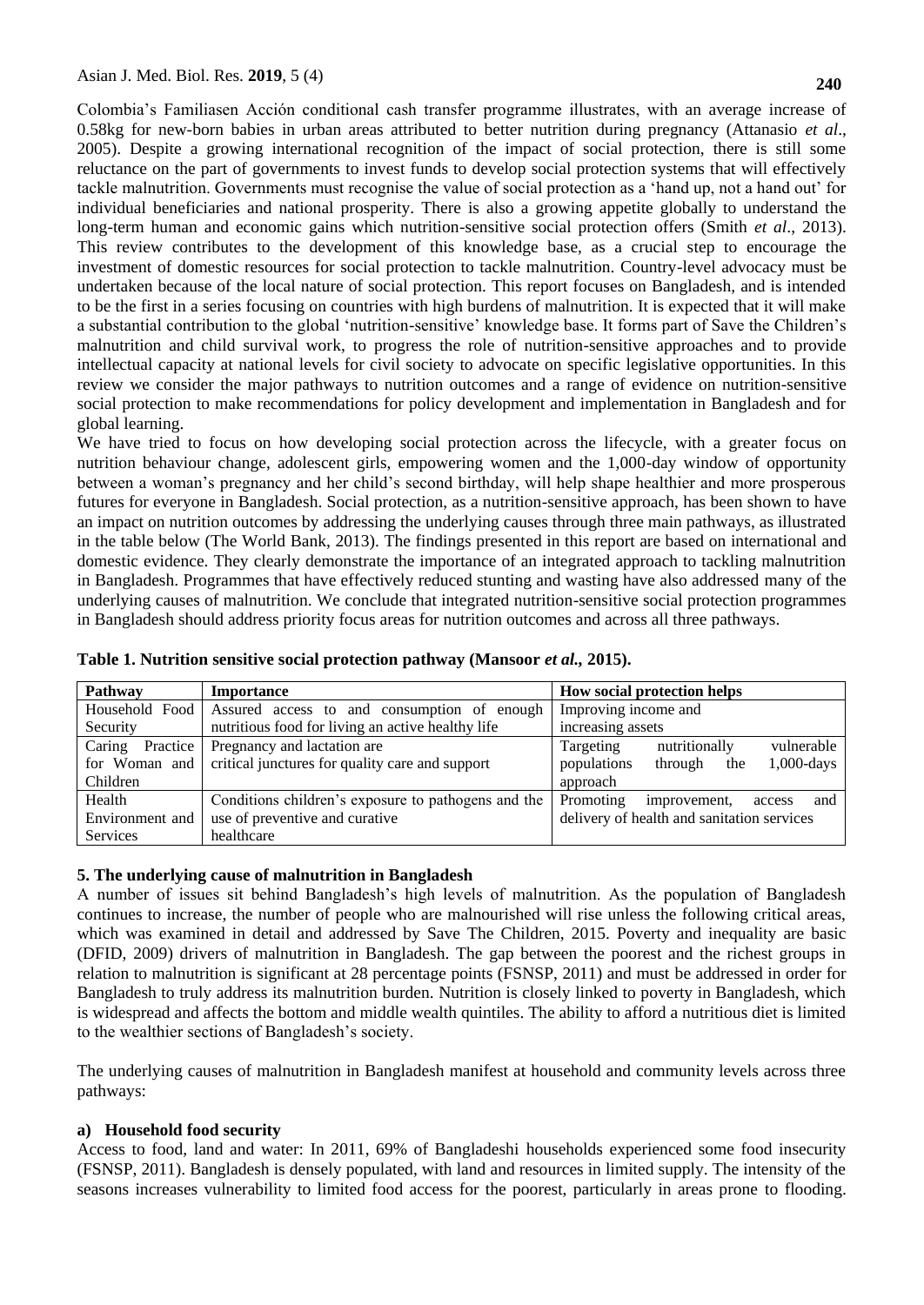Innovative approaches for resourcing poor areas are needed to allow them to leverage the natural and human resources available to them, increase access to food and achieve more sustainable livelihoods.

## **b) Caring practices for women and children**

Women's empowerment: Despite progress since  $1971 -$  illustrated by successful family planning and a drastic drop in fertility rates (World Bank, 2007) –women in Bangladesh still have a lower social status than men (BRAC, 2014). This is deeply embedded in cultures and traditions that place greater value on men and boys and that view girls and women as social and economic burdens. Women's status remains low from one generation to the next because of a preference for sons and because daughters have less access to food, health services and education. Women are a vital part of the solution of improving nutrition in Bangladesh, and therefore more attention must be given to empowering women (BRAC, 2014).

Stunting at birth: Around 20% of babies in Bangladesh are born stunted (Save the Children, 2011). Girls who marry young typically give birth at younger ages. Giving birth at a young age increases the risk of intra-uterine growth retardation (poor growth of a baby while in the womb), leading to stunting at birth. Child marriage leads to girls dropping out of education and restricts their social development. It perpetuates an unequal society, enhancing female vulnerability. Child marriage, early pregnancy and stunting at birth are critical points for malnutrition across the lifecycle (Save the Children, 2015).

#### **c) Health environment and services**

Health access: Across Bangladesh, there is low spending on healthcare, a weak public health system and widespread poverty (Adams *et al.,* 2013).

Urbanisation: Bangladesh is experiencing rapid urbanisation. Urban populations have expanded rapidly and are expected to increase by a further 50% by 2028 (NIPORT, 2013). The implications for nutrition are deeply concerning. One-third of the urban population currently live in slums, where many environmental factors negatively affect health and nutrition. In 2013 the stunting rate was 50% in the worst-affected urban areas. By 2038, the majority of people in Bangladesh will live in urban areas (Hoddinott *et al*., 2013).

#### **6. Malnutrition and infectious diseases**

Malnutrition is a general term which is caused by an improper or insufficient diet. It most often refers to undernutrition. Under-nutrition refers to inadequate consumption, poor absorption, or excessive loss of nutrients, but the term Malnutrition can also refer over-nutrition which is resulting from overeating or excessive intake of specific nutrients.

Infection is the invasion of an organism's body [tissues](https://en.wikipedia.org/wiki/Tissue_%28biology%29) by [disease](https://en.wikipedia.org/wiki/Disease) causing agents, their multiplication, and the reaction of host tissues to these organisms and the [toxins](https://en.wikipedia.org/wiki/Toxin) they produce. Infectious disease, also known as [transmissible disease](https://en.wikipedia.org/wiki/Transmissible_disease) or communicable disease is illness resulting from an infection.

Malnutrition is particularly lethal in combination with infectious diseases such as acute respiratory infection, malaria, measles, diarrheal diseases. These diseases are the major killer diseases affecting children.

Diarrheal diseases: Diarrhea associated with malnutrition is probably the commonest cause of death in young children worldwide. Every year around 10 million children under 5 die.5 million from malnutrition about 2 million with diarrhea (Bridget and Fenn*,* 2009).

Measles: Measles is a highly infectious respiratory disease that can cause pneumonia, brain damage and death. Malaria: Malaria is a global health problem which can cause hemolysis, which in turn causes anemia. Often affects poor and malnourished populations and vulnerable groups are children.

Tuberculosis: Tuberculosis (TB) is a chronic infection. This infection is mainly influenced by under-nutrition. Acute respiratory infection (ARI): Pneumonia often affects children with LBW or those whose immune systems are weakened by malnutrition or other diseases.

## **7. Malnutrition increases the risk of infection**

Severe malnutrition during childhood affects thymic development, which compromises immunity in children by a long-term reduction of peripheral lymphocyte counts. This immunodeficiency represents a key factor in susceptibility to infections and has therefore been termed nutritionally acquired immunodeficiency syndrome. Diminished immune functions render undernourished patients more susceptible to infections (Ulrich and Kaufmann, 2007).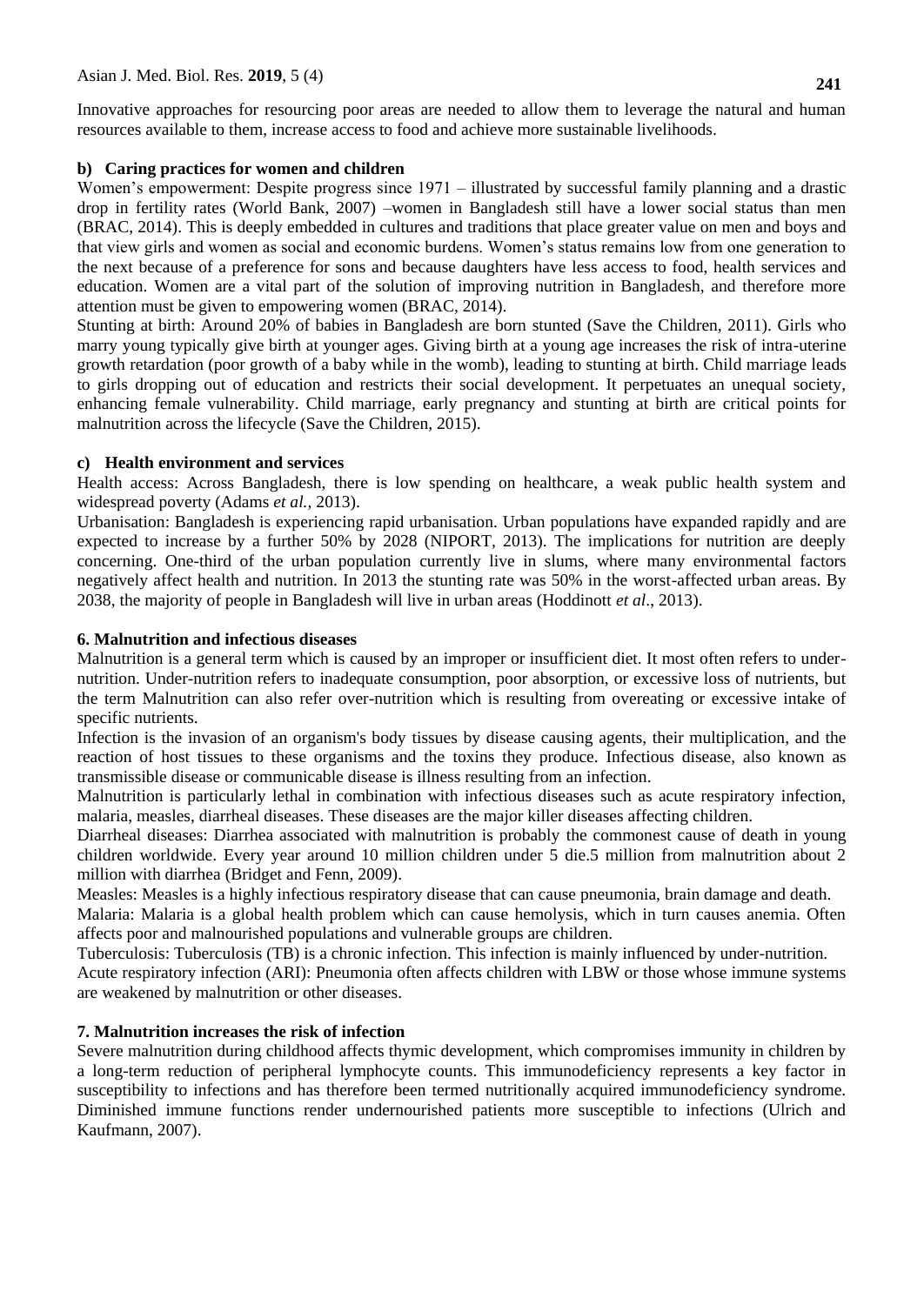#### **8. Control strategies**

A well-designed social protection system has great potential to improve malnutrition in Bangladesh. The international and domestic evidence presented in this review clearly demonstrates the importance of an integrated approach to tackling malnutrition in Bangladesh. Severe wasting may be reduced by simply improving food intake but tackling chronic malnutrition requires integrated social protection programmes. Programmes that have effectively reduced stunting and wasting have also addressed many of the underlying causes of malnutrition, including improving household food security and the health environment. Effects are greater when efforts are accompanied by infrastructural improvements that enable participants to access safe water and use sanitary latrines. Bangladesh has made great progress in this area.

Demonstrating the importance of caring practices for women and children, behaviour change communication (BCC) and the education of caretakers (male and female) about proper child feeding practices, nutrition and hygiene has also been linked to substantial improvements in child nutrition. The stark underlying causes of malnutrition in Bangladesh related to undernourished pregnant women, child marriage and stunting at birth highlight the importance of BCC and education as part of an integrated approach for nutrition-sensitive social protection. Specific focus should be given to changing eating practices during pregnancy, to delaying pregnancy and to BCC for the whole family (particularly men).

The pathways approach taken in this review demonstrates the potential of social protection for nutrition, yet issues arose on a number of occasions in relation to limited data. This is a result of ineffective monitoring and evaluation of nutrition-sensitive social protection programmes. Well-designed programmes with clear indicators are required. Stunting in Bangladesh is 'bad for everyone' and closely linked to widespread poverty. Therefore, a narrowly targeted poverty programme, as is currently proposed in the National Social Protection Strategy, is not going to sufficiently address chronic malnutrition. Policy and decision-makers in Bangladesh should recognise the value of integrating nutrition into social protection. Immediate opportunities are available with the vulnerable group development (VGD) programmes. Strengthening the ‗hand up, not a hand out' approach can help prevent the intergenerational transmission of poverty, inequality and undernutrition.

Generally, malnutrition is caused by lack of nutritional components it can be prevented by providing special diet such as fruit, vegetable, milk product, oils, meat and beans etc. with sufficient amount in timely. There are several prevention measures for malnutrition (Edem *et al*., 2015). Some studies show that inadequate/lack of antenatal care was associated with malnutrition. This implies that mothers of malnourished children were less likely to have had adequate health contacts through antenatal visits. A study held in three Latin American countries which found only a weak association between antenatal care and reduction in the level of child health (Forero-Ramirez *et al*., 2014). They attributed these findings to differences in the quality of care and health inequalities. Antenatal care provides opportunities for nutritional counseling which mothers of well-nourished children may have benefited from and it has been shown to be effective if there is food security (Bhutta *et al*., 2013). A majority of the mothers must have nutritional counseling or advise from the health service which is one of the interventions expected in a national plan (Brantuo *et al*., 2009 and Bryce *et al*., 2009).

Since maternity care is free in all government health institutions, pregnant women should be encouraged to access antenatal care and the health service should engage those mothers who miss out through home visiting. However, a more specific and targeted approach will be needed. Vitamin A supplementation was not associated with malnutrition even in the univariate analysis. Although Vitamin A reduces child mortality, it is not known to affect anthropometric measurements (Bhutta *et al*., 2008).

#### **9. Discussion**

Childhood malnutrition is still a leading public health concern in Bangladesh and many other countries. Rates have gradually fallen in recent year. The prevalence of malnutrition is still considerable. Malnutrition like under-nutrition and over-nutrition can increase the risk of infectious diseases and can cause child death. Malnourished children have greater susceptibility to infections of the gastrointestinal tract and bacterial respiratory infection.

High-level political commitment and leadership is essential. Nutrition must be integrated across

all ministries, not just those responsible for health and nutrition. A useful first step would be to integrate SMART nutrition indicators, informed by the common results framework being developed by the UN Food and Agriculture Organization (FAO), the World Food Programme and others to inform the Government of Bangladesh's next Five-Year plan.

There must be continued development of multi-sector mechanisms to allow civil society to provide effective technical assistance to support the strengthening and expansion of social protection for nutrition. To reflect nutrition-sensitive priorities and to embed nutrition-sensitive social protection, national nutrition forums and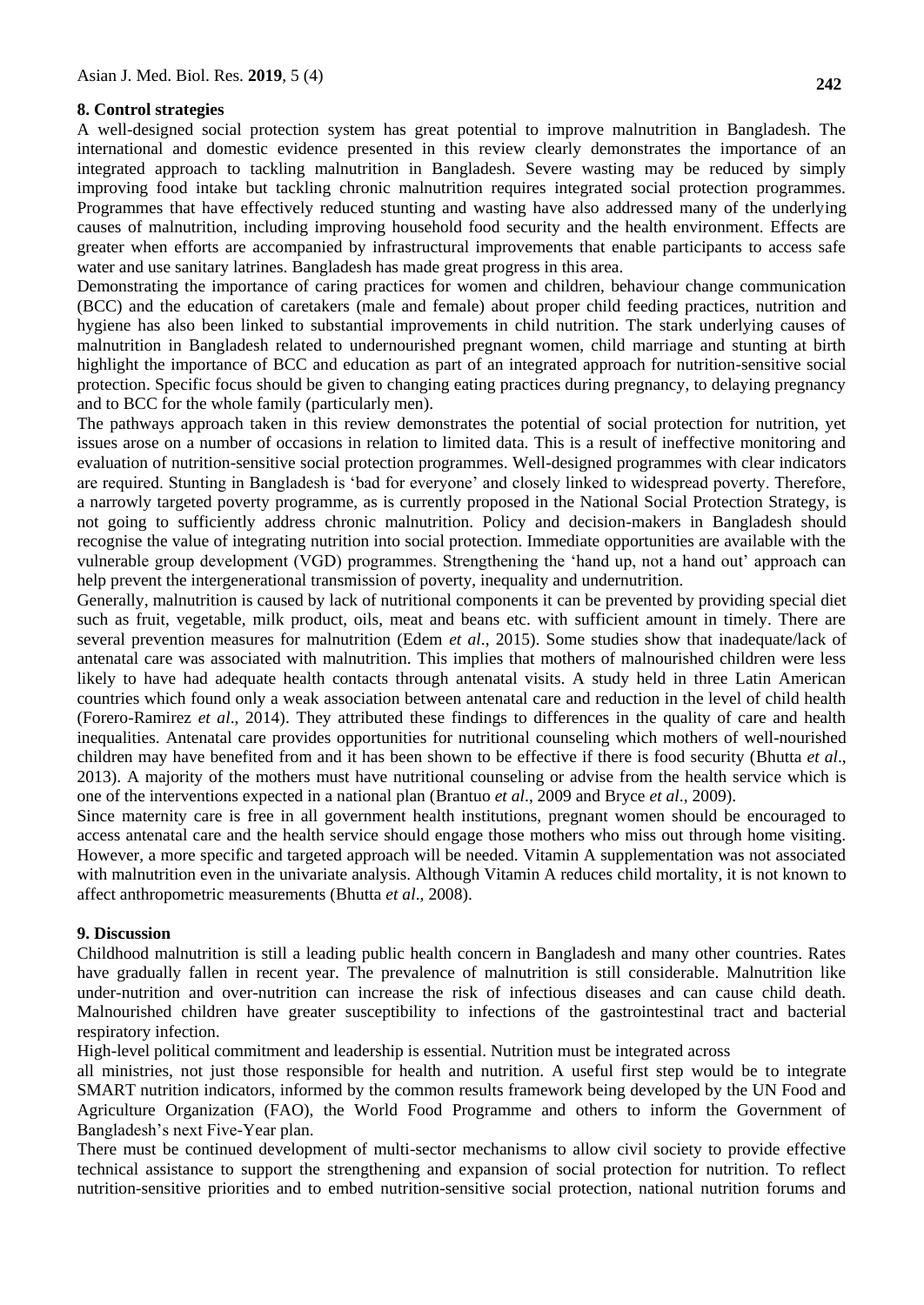mechanisms need to be extended to include social protection specialists. This is particularly important for the Scaling Up Nutrition (SUN) movement. The recommendations and implications raised in this report need to be considered in the development of Bangladesh's National Nutrition Services and the National Social Security Strategy of Bangladesh, and in the drafting of the Government of Bangladesh's next Five-Year Plan.

## **10. Strength and limitation of this study**

This is the first study to review the range of methodologies and identify the neglected geographical areas and widely used methods of previously published papers assessing child malnutrition in Bangladesh. This research will be helpful for further researchers to design their methodology and target population before conducting their research. This study highlighted methodological gaps: preferred techniques for assessing the child malnutrition, varied study designs, and tagged the geographical areas with human development index rating. However, there are some limitations in this study because the previously published papers were published in different time spans, varied types of populations were under-studied, the varied age groups of the children, the small sample sizes, and different natures of the studies. One-fourth of the studies reviewed in this research had sample sizes of less than 200, and it is very difficult to generalize the result of these small-scale studies. The studies reviewed in this research had the three types of the population groups i.e., community-based, hospital-based, and schoolbased studies. There was much variation in results of all three types of population, and it was difficult to draw conclusion about the causes of child malnutrition. Therefore, it is suggested that the future studies must be clear in the methodological stage for the selection of the homogeneous studies in term of target population, type and nature of the study, and sample size for better understanding the problem under investigation. There is a need for more research with a more homogeneous approach to know the current real situation of child malnutrition in a socio-cultural and demographic context.

## **11. Conclusions**

In conclusion, direct significant associations between malnutrition and severity of infectious diseases were noted. The interactions between malnutrition and infection and the determinants that provoke increased susceptibility to gastrointestinal and bacterial respiratory infections in children of different areas of Bangladesh. There is dearth of qualitative and mixed-method studies on the causes of child malnutrition in Bangladesh. In terms of geographical area covered, most of the studies were conducted in the rural areas, whereas densely populated urban areas were largely neglected by researchers. The prevalence of all types of malnutrition in Bangladesh was found to be higher than the global threshold value. It was found that malnutrition starts at an early age and remains persistent at later stages. Most of the researchers employed the anthropometry technique i.e., wasting (weight-for-height), stunting (height-forage), and underweight (weight-for-age) by the WHO for assessment of child nutritional status. The most vulnerable age group of children (6–23 months) was entirely neglected to exclusively study infant and young child feeding practices. It was clearly evident that higher intensity of child malnutrition prevails in the rural areas of Bangladesh. Early marriages, large family size, high fertility rates with a lack of birth spacing, low income, and the lack of breastfeeding and exclusive breastfeeding were found to be major determinants of child malnutrition.

## **12. Recommendations for future studies**

It is suggested that further studies should focus on the causes of malnutrition in the infancy stage to strengthen the nutritional status of children and that the neglected areas should also be studied to highlight this problem. The major causes of child malnutrition are also associated with the mother's reproductive health care behaviour, maternal diet, and autonomy. It is therefore suggested that further research also study the maternal factor while exploring the causes of child malnutrition. There is also a need to know about the diet and type of food that mothers prefer to give their children while exploring the causes of child malnutrition. Therefore, it is also suggested that the dietary diversity (DD) recall method should also be utilized to know about the preferred food that mothers give to their children. The component of micronutrients deficiency was entirely omitted under discussion of the previously published research. It is recommended that the micronutrient assessment should be a component of future research for a better understanding of the type of malnutrition. There is also the dire need of qualitative and mixed-method research to understand and highlight the cultural and lifestyle factors that cause child malnutrition in Bangladesh.

# **Conflict of interest**

None to declare.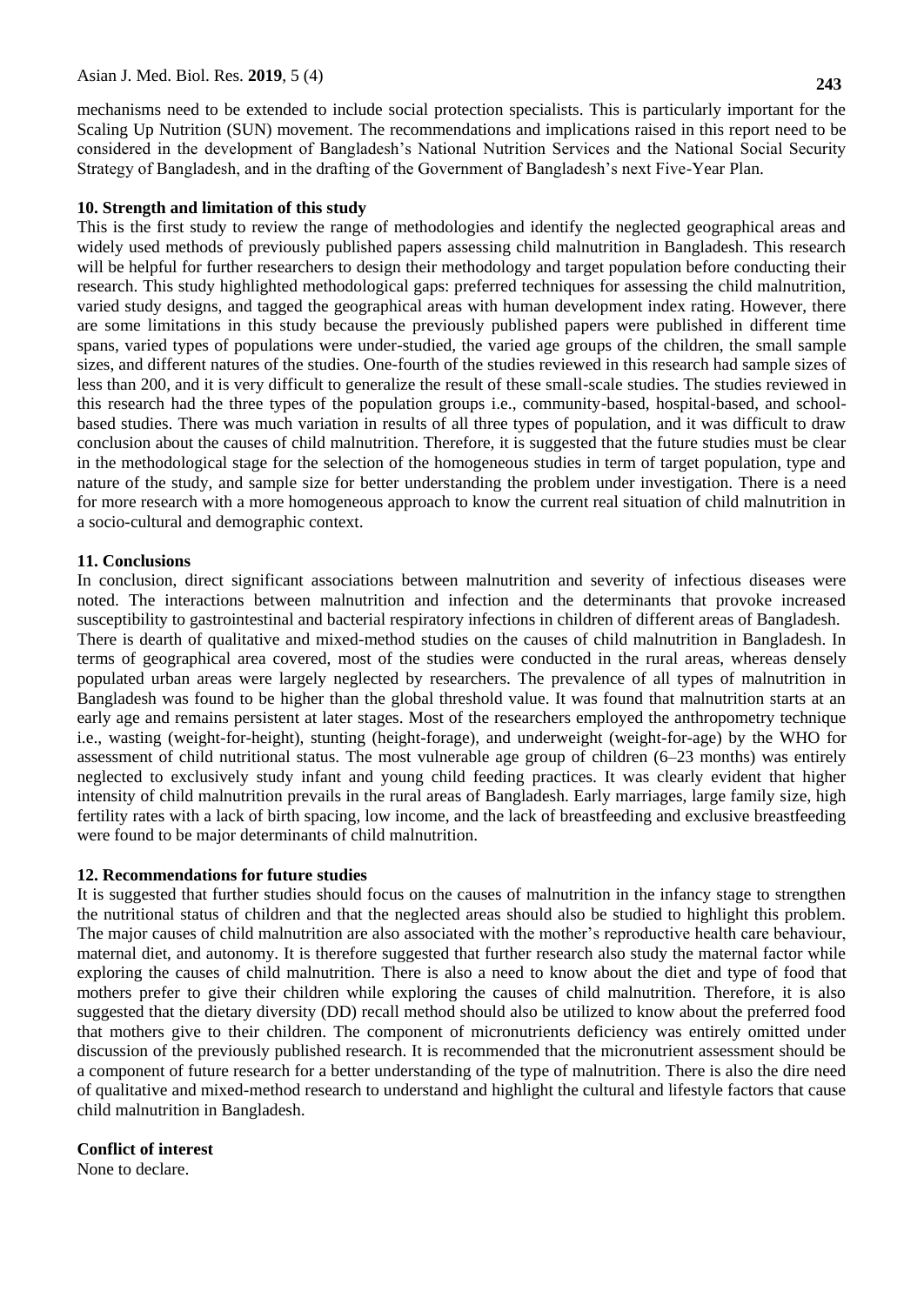#### **References**

- Adams AM, T Ahmed, SE Arifeen, T Evans, T Huda and L Reichenbach, 2013. Innovation for universal health coverage in Bangladesh: a call to action. The Lencet 382: 2104-2111.
- Anderson JC, R Manas and RG Schroeder. A theory of quality management underlying the Deming Management Method, 1994. Aca. Manag. Revw. 19: 117-125.
- Attanasio M, JK Francklin, MN Doz, H Keffedmen and J Hopkins, 2005. The Short-term Impact on development rises intimidation on child health. Egy. Jour. Fo. Sci. 46: 112-121
- Bhagowalia P, SE Chen and WA Masters, 2011. Effects and determinants of mild underweight among preschool children across countries and over time. Econ. Hum. Biol., 9: 66–77.
- Bhutta ZA, T Ahmed, RE Black, S Cousens, K Dewey and E Giugliani, 2008. Interventions for maternal and child undernutrition and survival. The Lancet, 371: 417–440.
- Bhutta ZA, JK Das, A Rizvi, MF Gaffey, N Walker and S Horton, 2013. Evidence-based interventions for improvement of maternal and child nutrition: what can be done and at what cost? The Lancet, 382: 452–477.
- Black MH, TH Raddish, M Hocking, J Davidson and N Hopper, 2008. Assessment of developmental parameters of children of South America. Jour. Trop. Med. 13: 1123-1136
- BRAC, 2014. Perspectives on Women's Rights: Feminist Voices from Bangladesh, Public Event. Available: <http://www.brac.net/latest-news/item/659-perspectives-on-women-s-rights-feminist-voices-from-bangladesh>
- Brantuo MNA, W Okwabi, S Adu-Afuawuah, E Agyepong, NT Attafuah and G Brew, 2009. Landscape analysis of readiness to accelerate the reduction of maternal and child undernutrition in Ghana. SCN News, 37: 31–37.
- Bridget F and Fenn T, 2009. Malnutrition in humanitarian emergencies. London school of hygiene and tropical medicine. 22 (11): 75-98.
- Bryce J, D Coitinho, HI Darnton, D Pelletier, PP Andersen, 2009. Maternal and child undernutrition: effective action at national level. The Lancet. 371: 510–526.
- CARE, 2012. Reaching new heights: the case for measuring women's empowerment. Available: [https://www.care.org/sites/default/files/documents/CARE\\_IWD\\_2012.pdf](https://www.care.org/sites/default/files/documents/CARE_IWD_2012.pdf)
- Chen H, J Ghung, M Susang, W Diching and F Ma, 1980. Assessment of growth parameters during zero to five years of children of central China. Chin. Jour. Nat. Sci. 22: 26-35.
- Chowdhury MH, NM Faijun, J Ferdous, N Sultana and N Pattanayek 2018. Prevalence and risk factors of child malnutrition in Bangladesh. Res. Rev. J. Statistics Math Sci., 4: 65-76.
- De Onis M., AW Onyango, E Borghi, C Garza and H Yang, 2006. WHO Multicentre Growth Reference Study Group Comparison of the World Health Organization (WHO) Child Growth Standards and the National Center for Health Statistics/WHO international growth reference: Implications for child health programmes. Public Health Nutr., 9: 942–947
- DFID, 2009. Statistics for international development. Available: [https://assets.publishing.service.gov.uk/](https://assets.publishing.service.gov.uk/government/uploads/system/uploads/attachment_data/file/67720/final-printed-sid-2009.pdf) [government/uploads/system/uploads/attachment\\_data/file/67720/final-printed-sid-2009.pdf](https://assets.publishing.service.gov.uk/government/uploads/system/uploads/attachment_data/file/67720/final-printed-sid-2009.pdf)
- [Edem M. A. Tette,](https://www.ncbi.nlm.nih.gov/pubmed/?term=Tette%20EM%5BAuthor%5D&cauthor=true&cauthor_uid=26586172) [Eric K. Sifah](https://www.ncbi.nlm.nih.gov/pubmed/?term=Sifah%20EK%5BAuthor%5D&cauthor=true&cauthor_uid=26586172) and [Edmund T. Nartey,](https://www.ncbi.nlm.nih.gov/pubmed/?term=Nartey%20ET%5BAuthor%5D&cauthor=true&cauthor_uid=26586172) 2015. Factors affecting malnutrition in children and the uptake of interventions to prevent the condition, [BMC Pediatr.](file:///C:/Users/Acer/Desktop/Factors%20affecting%20malnutrition%20in%20children%20and%20the%20uptake%20of%20interventions%20to%20prevent%20the%20condition.htm), 15 (11): 189.
- Forero-Ramirez N, LF Gamboa, A Bedi and R Sparrow, 2014. Child malnutrition and prenatal care: evidence from three Latin American countries. Ame. Jour. of pub. hea. 35: 163–171.
- Franca TGD and LLW Ishikawa, 2009. Impact of malnutrition on immunity and infection. A. J. Venom. Anim. Toxins incl. Trop. Dis. 15: 16-28.
- FSNSP, 2011. Food Security and Nutritional Surveillance Project. Available: <http://sph.bracu.ac.bd/index.php/research-project/115-nutrition/366-foodsecurity>
- Gomez SC, A Desouza, K Heterson, I Indranarayan and J Franklin, 1956. Feeding children properly has an effect on growth. Fron. Nutri. 8: 26-35.
- Hoddinott J, H Alderman, JR Behrman, L Haddad and S Horton, 2013. The economic rationale for investing in stunting reduction. Matr. Chi. Nutr., 9: 69–82.
- ILO, 2012. Social protection floors recommendation on world of work report. Available: [https://www.ilo.org/wcmsp5/groups/public/---dgreports/---dcomm/---publ/documents/publication/wcms](https://www.ilo.org/wcmsp5/groups/public/---dgreports/---dcomm/---publ/documents/publication/wcms_179453.pdf) [\\_179453.pdf](https://www.ilo.org/wcmsp5/groups/public/---dgreports/---dcomm/---publ/documents/publication/wcms_179453.pdf)
- Kidd S, B Khondoker, M Anderson, S Tamang and J Fernandes, 2013. Scoping Report on Poverty and Social Protection in Bangladesh. Amer. Jour. Fo. Nutr. 44: 123-134
- Mansoor A, M Giasuddin, J Ali, F Ahmed and R Sultana, 2015. Malnutrition in Pakistan: severest in region. Intl. Jour. Fo. Sa. Sec. 11: 176-185